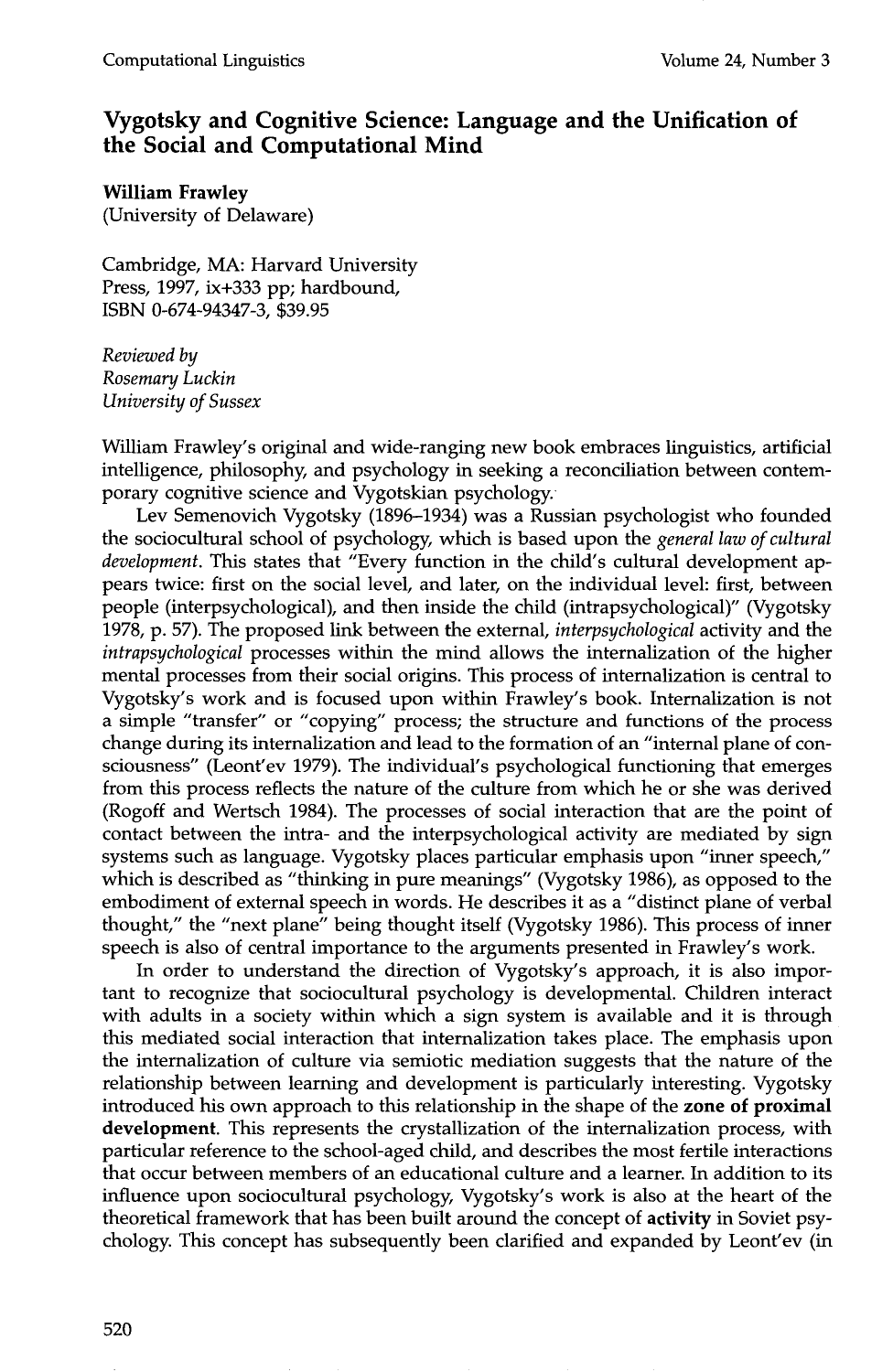Leont'ev [1978, 1979], for example). This approach views human activity as oriented towards the satisfaction of an objective through goal-directed actions. Both the developmental approach of Vygotsky and his importance to activity theory are recognized within Frawley's book but neither form the central point of focus, which is reserved for the process of internalization.

The emphasis that Vygotskians place upon the influence of external culture and social interactivity to the nature of an individual's mental processes creates a tension with the internalist accounts of mind that dominate contemporary cognitive science. It is this tension that Frawley aims to diffuse in *Vygotsky and Cognitive Science.* The process of internalization that is at the heart of the Vygotskian tradition is used to focus attention on the role played by language at the boundary of mind and world. This provides a common point of interest between Vygotskians and cognitive scientists. *Vygotsky and Cognitive Science* is divided into two parts. In Part 1, the author presents the foundations of his framework for a Vygotskian cognitive science, or sociocomputationalism as it is later renamed. Part 2 presents an explicit integration of the views of Vygotskians and cognitive scientists that is based upon this framework and is focused upon subjectivity, control and control disorders.

In Chapter 1, "Internalism and the ideology of cognitive science," Frawley looks at the internal-external clash over the direction of explanation in cognitive science. He provides a sketch of the current state of play in the study of mind and suggests that the internalist-externalist dichotomy currently driving cognitive science falsely pits computationalism against socioculturalism. He suggests that a proper reading of Vygotsky reveals discussions of the internalization process and control that are consistent with both psychologists and computationalists.

Chapter 2, "From Plato's problem to Wittgenstein's problem," offers a framework for integrating externalism and internalism. Plato's problem, how do we know so much from so little? is supplanted by Wittgenstein's problem, how do we manage both the internal virtual machine and the external real machine? Plato's problem is central to the study of the mind. In his answer, Plato suggests that exposure to the world of ideal forms equips us with an inner system of universal truths. This is an internalist view that doesn't fit well into a Vygotskian perspective. Wittgenstein's problem explores units of mind that are neither wholly internal nor wholly external, and in this way Wittgenstein addresses the process of internalization. Vygotsky is therefore presented by Frawley as providing the empirical research program that Wittgenstein lacked, and a social psychology of action becomes Vygotsky's answer. The application of this answer can be seen in the ways that cognitive scientists and Vygotskians use language to access the connections between the internal architecture of the mind and the external context in which the mind operates. Thus Chapter 2 explores a framework in the form of Wittgenstein's problem, that deals with the clash of Chapter I as it forces cooperation between computation and culture.

Chapter  $\hat{3}$ , "Architectures and contexts: Unifying computational and cultural psycholinguistics," argues for unity in terms of the relationship between context, which is defined as "the setting for thought" (p. 108), and architecture, defined as the "inner computational code" of the mind  $(p. 5)$ . The study of these relationships in terms of the way that language mediates between mind and world and, through the process of internalization, leads to individual development allows Wittgenstein's problem to be translated into the empirical arguments of social and computational accounts of mind. This all sets the stage for a Vygotskian cognitive science focused upon three aspects of mind: subjectivity, real-time operation (also referred to as implementation or control), and breakdown or "control disorders."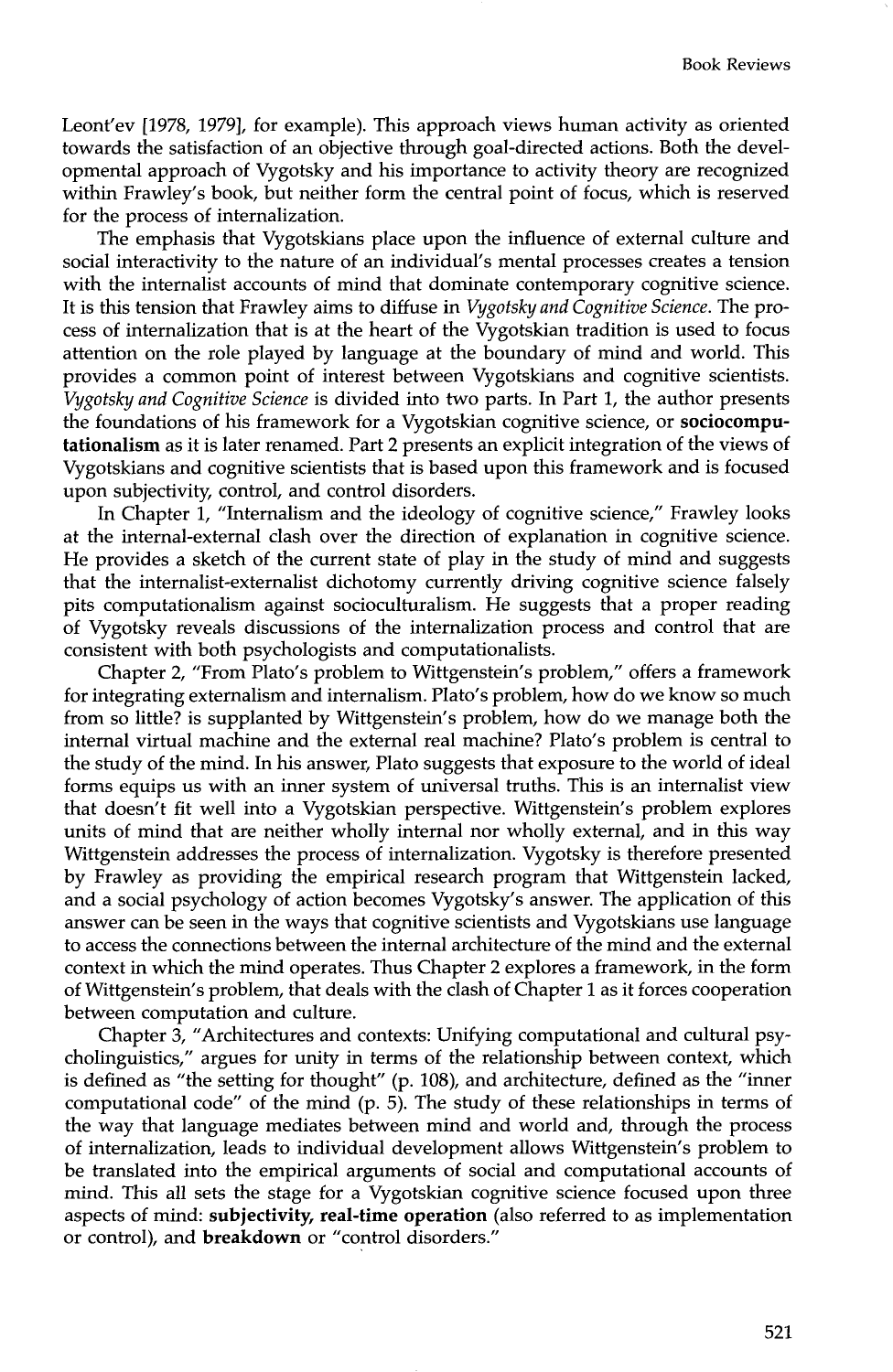Chapter 4, "Subjectivity: Consciousness and metaconsciousness," opens the second part of the book. Consciousness is explored by computationalists and was also the central issue for Vygotsky. This chapter is a good survey of the state of play with regard to consciousness, its proponents and doubters. Both computational and social approaches accept that there must be continuity of structure between lower mind and consciousness. Subjectivity is presented as having three modes:

- . nonconscious processing (also referred to as nonconscious information processing);
- 2. consciousness (also referred to as conscious awareness); and
- 3. metaconsciousness (also referred to as deliberate meta-thinking).

These three modes are characterized by an assembly of overlapping properties categorized under the headings of *structure, function, context, universality,* and *speed.* This chapter also contains three examples of cognitive science reinterpreted through a Vygotskian perspective: external representations and distributed cognition, nonlogical effects in inferencing and domain-specific thinking, and learning and teaching. These examples are also used to emphasize Frawley's suggestion that a Vygotskian cognitive science requires two mental languages: a language *of* thought and a language *for*  thought (speech for self-conscious thinking).

Chapter 5, "Control and the language for thought," addresses the questions left unanswered in Chapter 4: where in a computational mind is sociocultural subjectivity? and how is metaconsciousness implemented? The language for thought is defined as "falsely dialogic signing for position that mediates thinking" (p. 178). Each of the units in this definition is explored in turn. *False dialogue* is used to convey the view that the language for thought involves the merging of speaker and listener. *Signing* is used to indicate that speech is not the only sign system of the language for thought and *for position* to emphasize the association between the individual self and linguistic viewpoint. *Mediates thinking* emphasizes the instrumental nature of the language for thought, which is not a further representational system at a higher level than the language of thought. Current private-speech research is criticized as being too narrow, as Frawley returns to the promotion of a context-and-architecture view of the language for thought. He uses various different language dialogue examples to argue that a reflexive language will mediate context and code, meaning that a context-andarchitecture view will turn on the relative contextualization of self-referentiality. The linguistic structure of the language for thought is considered from the perspective of the meaning, form, and function of six linguistic phenomena: prediction, focus, evidentiality, person, discourse markers, and metalinguistic markers. Their cross-cultural differences, their early use by children, and their role in private speech are explored.

Chapter 6, "Control disorders: Splitting the computational from the social," spells out the principal lesson of the book so far: that the linguistic integration of computational and social mind depends upon the form and operation of the mind's control language. A catalogue of control disorders is explored: Williams syndrome, Turner syndrome, spina bifida with hydrocephalus, and autism. The linguistic deficits associated with these syndromes are presented as being disorders of knowledge as opposed to deficits in resources. The latter might be compensated for by increasing the resources available, but the disorders discussed in this chapter do not allow such a bypass. Frawley suggests that a useful computational perspective on these disorders represents them as interface management problems.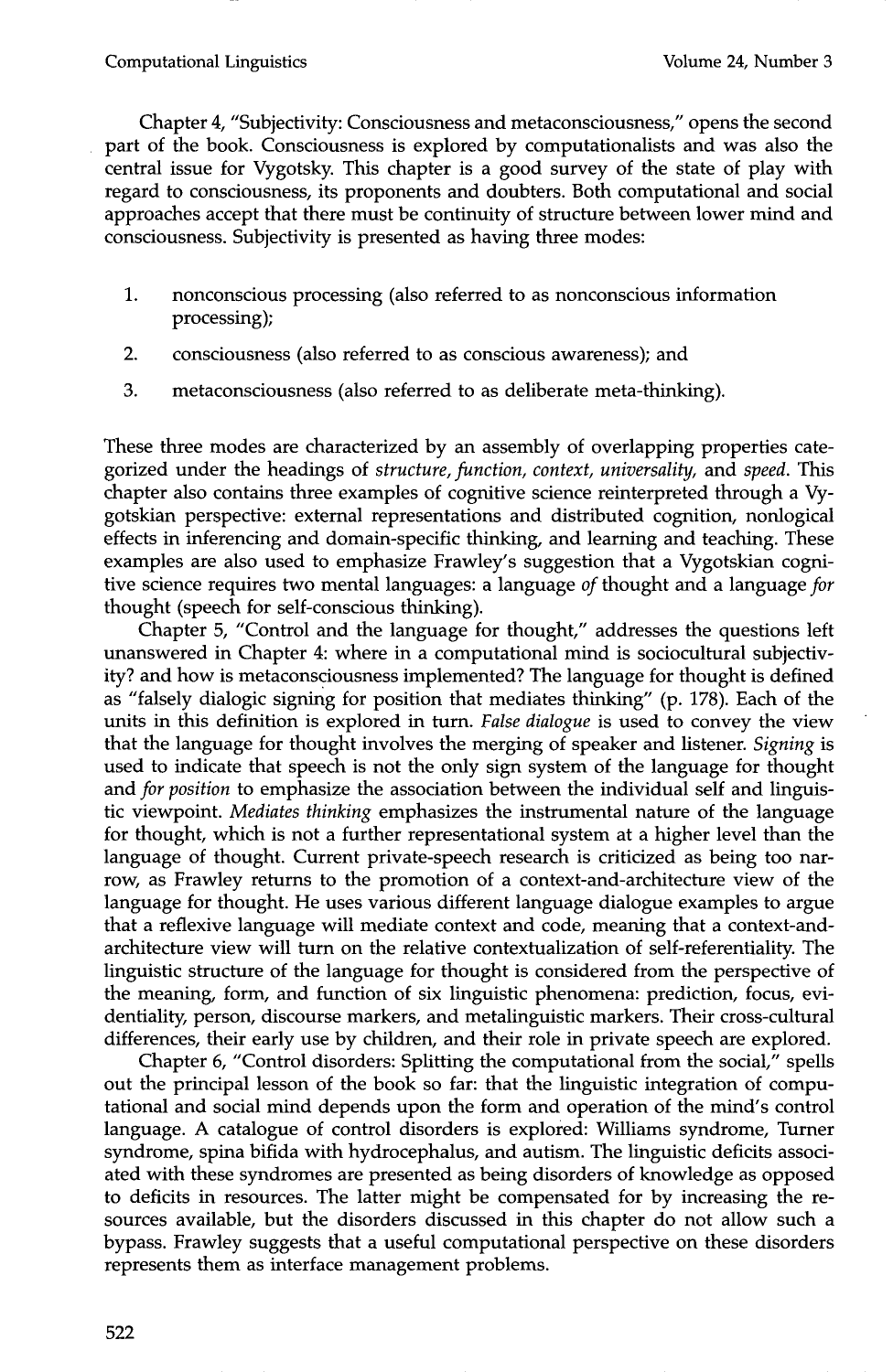The Epilogue tries to address some of the questions that might come to mind after reading the book. The defining feature of cognitive science is presented as the pursuit of mind, requiring a *"design-limitation* account of *computable representations"*  (p. 261). This leads to the suggestion that a Vygotskian cognitive science (sociocomputationalism) is an explanation of the "design of higher thought compatible with both sociocultural knowledge and external to mind and internally computed representations" (p. 262). It is described as a claim about how the world is in the mind by means of certain features of language and an account of computationally effective sociocultural information.

*Vygotsky and Cognitive Science* is an interesting and somewhat unexpected exploration into the power that can be gained when one steps back and reviews apparently conflicting theories to note that there are points of contact that can provide a much stronger approach to the same set of problems and issues being considered by each school of thought in isolation. It is certainly different from the other texts that use Vygotsky (Newman and Holzman [1993], Wertsch [1985a, 1985b], for example); nevertheless, it tackles difficult subject matter in a clear and concise manner. By trying to provide an implementable sociocognitive account of metaconsciousness, Frawley bites the bullet and attempts a difficult maneuver in which all hand-waving vagueness is out of bounds. Frawley observes that cognitive science and the Vygotskian approach each have something that the other lacks, and each can be read in terms of the other. The important cover terms *Vygotsky, computational, internalism,* and *externalism* are all defined very broadly, which results in wide-ranging discussions. However, there is differentiation within this breadth. Vygotskian accounts of the mind in context that do not provide a theory of the inside (Lave and Wenger [1991], for example) are not encompassed by Frawley's definition of *Vygotskian;* they are missing the opportunity to explore an implementable theory of mind: this is the computationalist's strength.

The book's discussion is presented clearly, and is written with authority and with relevant connections to the surrounding arguments and narrative. A diverse range of examples is frequently used for support. This includes puzzles such as Missionaries and Cannibals and Tower of Hanoi, dialogue analysis, programming in C and Pascal, and clinical defectology, to cite but a few. The overview flavor of the framework outlined in Part 1 is complemented by the concentration upon three points of focus--subjectivity, control, and breakdown--which provides an opportunity for more-detailed explorations in Part 2.

Frawley admits at the outset that his interest in Vygotsky's work is restricted to the internalization process as opposed to the theory of development. This selective treatment makes it difficult to judge who might find the book appropriate or useful. It certainly is not a detailed account of Vygotsky's work in relation to theory of mind or computational linguistics. It is an exploration into the energizing counterpoint that can result when apparently inconsistent approaches are viewed in a conciliatory way. It argues for the mediation of internal and external worlds using thought through language.

## **References**

- Lave, Jean and Etienne Wenger. 1991. *Situated Learning: Legitimate Peripheral Participation.* Cambridge University Press.
- Leont'ev, A. N. 1978. *Activity, Consciousness and Personality.* Prentice-Hall, Englewood Cliffs.

Leont'ev, A. N. 1979. The problem of activity in psychology. In James V. Wertsch, editor, *The Concept of Activity in Soviet Psychology.* M. E. Sharpe, New York. Newman, Fred and Lois Holzman. 1993. *Lev Vygotsky: Revolutionary Scientist.* 

Routledge, London.